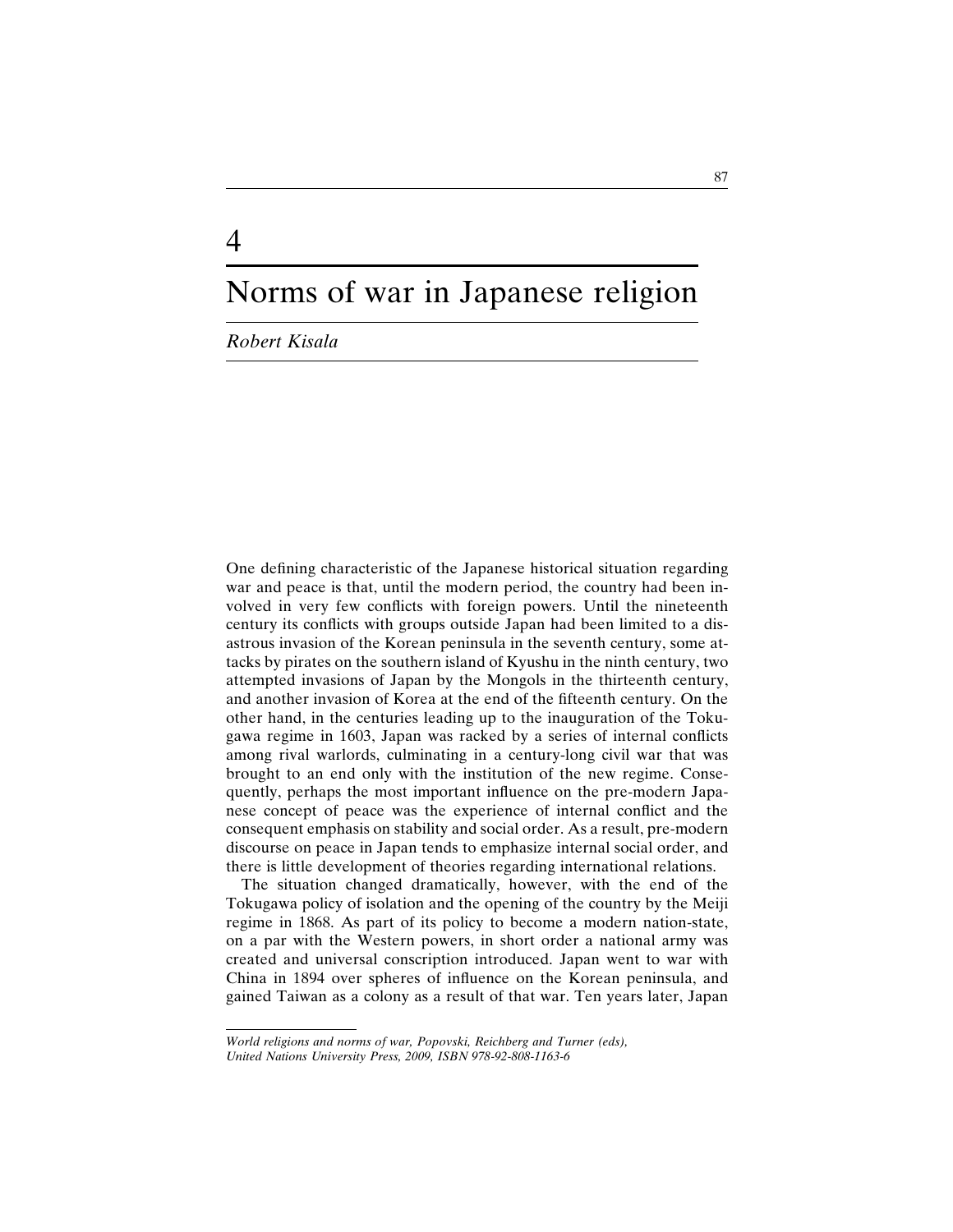fought Russia, and with its victory was granted privileges in Manchuria. Korea was annexed in 1910 and, by allying itself with European forces fighting Germany in World War I, Japan was able to expand its control in China. It was in this context that Western pacifist and just war ideas entered intellectual and public discourse in Japan, largely through the activities of several influential Christians.

The experience of defeat in World War II and the postwar occupation of the country, and, especially, the experience of having been the only country to suffer the use of atomic weapons, have, of course, been decisive in forming postwar Japanese attitudes towards war and peace. Heiwashugi is the term used by most Japanese to describe their position, but while usually translated as ''pacifism'' it often refers to a presumption against the employment of force, rather than its absolute rejection.<sup>1</sup> Article 9 of the postwar Constitution ''forever renounce[s] war as a sovereign right of the nation and the threat or use of force [as] a means of settling international disputes'', but this is not normally interpreted as an absolute rejection of the use of force, and spending on the Self-Defense Forces is among the highest military spending in the world.

Along with this ''pacifism'', another characteristic of the Japanese religious concept of war and peace would be what I have identified in previous research as a ''civilizational'' element.2 Civilization refers to a refined moral state of being, but it is often also used as a discriminating concept, to distinguish between areas where such a state exists and where it is absent. I propose the concept of civilization because I believe that the Japanese concept of peace encompasses both of these elements, namely an emphasis on individual moral cultivation and, at times, an oppositional schema derived from a sense of ethnic or cultural superiority. Therefore, the idea of peace based on the concept of civilization emphasizes the active pursuit of the moral cultivation of the individual, leading to a refined, civilized state of being that is identified as the foundation of a peaceful society. Furthermore, the idea of civilization can lead to a conceptual distinction between civilized regions and uncivilized regions, which in turn can result in a cultural sense of mission towards the spread of civilization as it is enjoyed in one's own region. Indeed, it was rhetoric reflecting this idea of mission that was used to justify, if not in fact inspire, Western colonialism as well as Japan's own military and colonial enterprises. Such rhetoric has also occasionally led to cases of extreme violence and atrocities, as seen in both Western and Japanese colonialism.

#### Japanese religion

Although Buddhism and Shinto are identified today as the major religious traditions of Japan, throughout much of Japanese history the two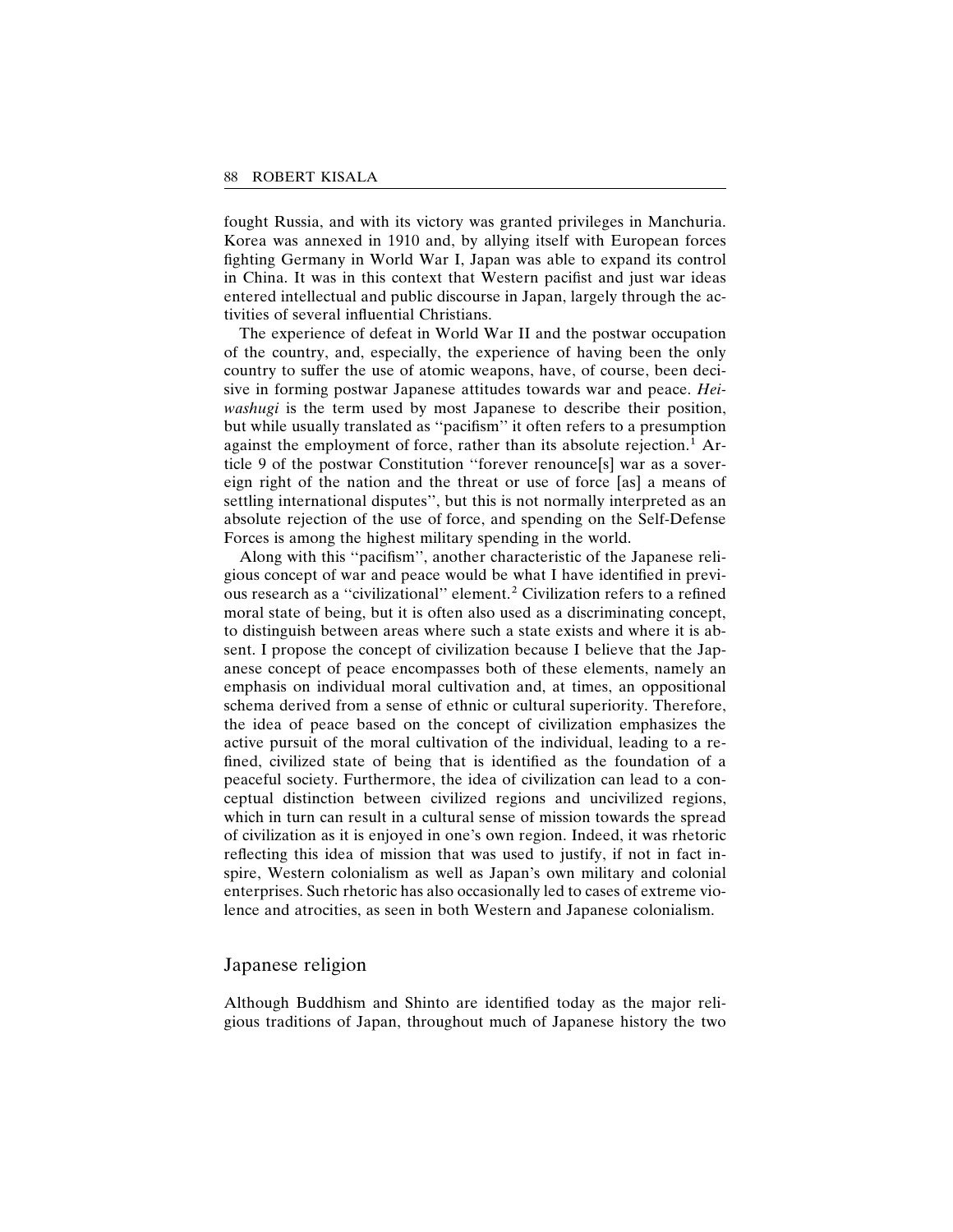were so closely intertwined as to form a single religious complex with various expressions, and the forced separation of the two as the result of government policy at the beginning of the modern period in the midnineteenth century resulted in a great upheaval in Japanese religious practice that, some have argued, continues to have repercussions today.<sup>3</sup> In addition, these religious traditions have been combined with elements of Taoism and Confucianism from China, issuing in a kind of common or popular religiosity that is not easily contained in any one religious tradition. Christianity, introduced to Japan in the fifteenth century by the Catholic missionaries who accompanied the Spanish and Portuguese explorers, was actively persecuted throughout the early modern period (seventeenth century to mid-nineteenth century), and small groups of ''hidden Christians'' continue to preserve a secret faith tradition that they trace back to the time of persecution. Reintroduced in the modern period, Christianity has had little success in attracting members in Japan, with less than 1 per cent of the population belonging to one of the Christian churches. Christian influence is generally acknowledged as greater than those membership numbers would indicate, however, especially in the fields of education and social welfare, as well as the concept of war and peace.

The modern period has seen the proliferation of new religious movements in Japan. Some of the new religions trace their roots to the end of the early modern period in the first half of the nineteenth century. Groups from this period are often based on folk religious practices and the experiences of a charismatic founder, and they can be described as attempts to revitalize traditional cultural elements in the face of the influx of Western influences during that century. Another wave of new religious movements emerged in the immediate postwar period, attracting much media attention in Japan as well as abroad. These movements were often Buddhist-based lay movements, and some of them have been successful in attracting followers numbering in the millions. Part of the reason for their success is that they offered the increasingly urban population a means to perform traditional ancestor rites in the home, independent of the Buddhist clergy and temples that they left behind in the move to the cities. Finally, a third wave of new religions has emerged since the 1970s, mirroring religious developments predominantly seen in the West. These movements emphasize personal spiritual development and encourage the adoption of ideas and practices from a wide range of religions in order to contribute to that development.

The choice of these new religious movements as a window into the concept of war and peace in Japanese religion is perhaps problematic for some. These groups are often looked upon with suspicion, as at least a degenerate form of religion if not, in fact, dangerous either to their believers or to society at large – an impression that was reinforced by the poison-gas attack on the Tokyo subways by a new religious group on 20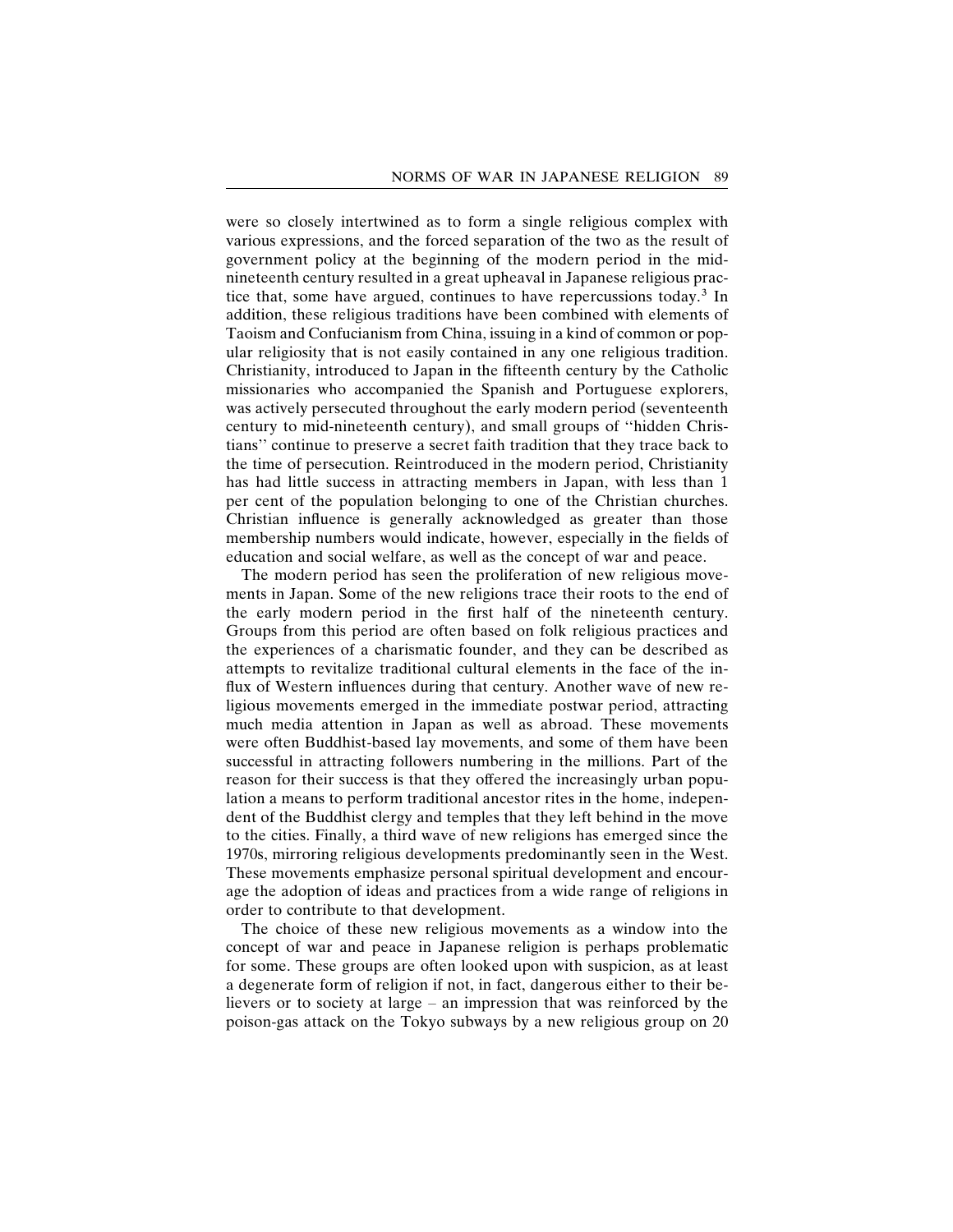March 1995. However, it would appear that nearly one-half of those who profess religious belief in Japan are members of one of these groups.4 This would indicate that it is precisely these new religious groups that mediate the religious traditions of the country most effectively to the contemporary population, and reflect most clearly contemporary religious ideas of war and peace.

# Pre-modern developments in religious concepts of war and peace

Although specifically Christian ideas on war and peace were introduced only in the nineteenth century, we can identify elements within the Buddhist tradition that correspond to pacifist and just war ideas as developed in the Christian West. For example, fussesho, the Buddhist proscription against the taking of life, provides the basis for the development of an ethical rejection of any use of force. However, similar to the case in the West, where the practice of pacifism becomes limited to certain individuals or small groups, the injunction of fussesho is, in practice, also seldom held to be absolute and is often limited to monastics. In his study of the social ethic of ancient Buddhism, Nakamura Hajime points out that sutras written in the Mahayana Buddhist tradition around the eighth century speak of a duty incumbent upon the sovereign to defend the state, even if this necessitates the use of force.<sup>5</sup> Nakamura goes on to indicate that injunctions to embark upon war only if there is a real chance of victory, to weigh the gains to be made by war against the destruction it will cause, to limit the extent of war, to engage in war only as a last resort, and to be prepared to take care of enemy wounded can be found in the Mahayana writings of this period.<sup>6</sup> All of these would correspond to elements of the just war theory as it developed in the West.

Nakamura also points out that the Mahayana Buddhist tradition places an emphasis on the wisdom and individual moral cultivation of the sovereign and the sovereign's subjects as the foundation for a peaceful society. For example, in the Shiju Kegon (c. fourth century), the following five conditions are given for a peaceful society: (1) that the sovereign lead a simple and thrifty life, (2) that the royal family lead a life of fidelity and not covet treasures, (3) that administrators be faithful to their positions and that there not be any unjust officials, (4) that all the people be righteous and deferent, and that there be no fear of theft, and (5) that the borders be at peace and that there be no fear of invasion.<sup>7</sup> It is significant that the final point dealing with secure borders is preceded by four points that emphasize the individual moral cultivation of the sovereign, the court and public officials, and the general populace.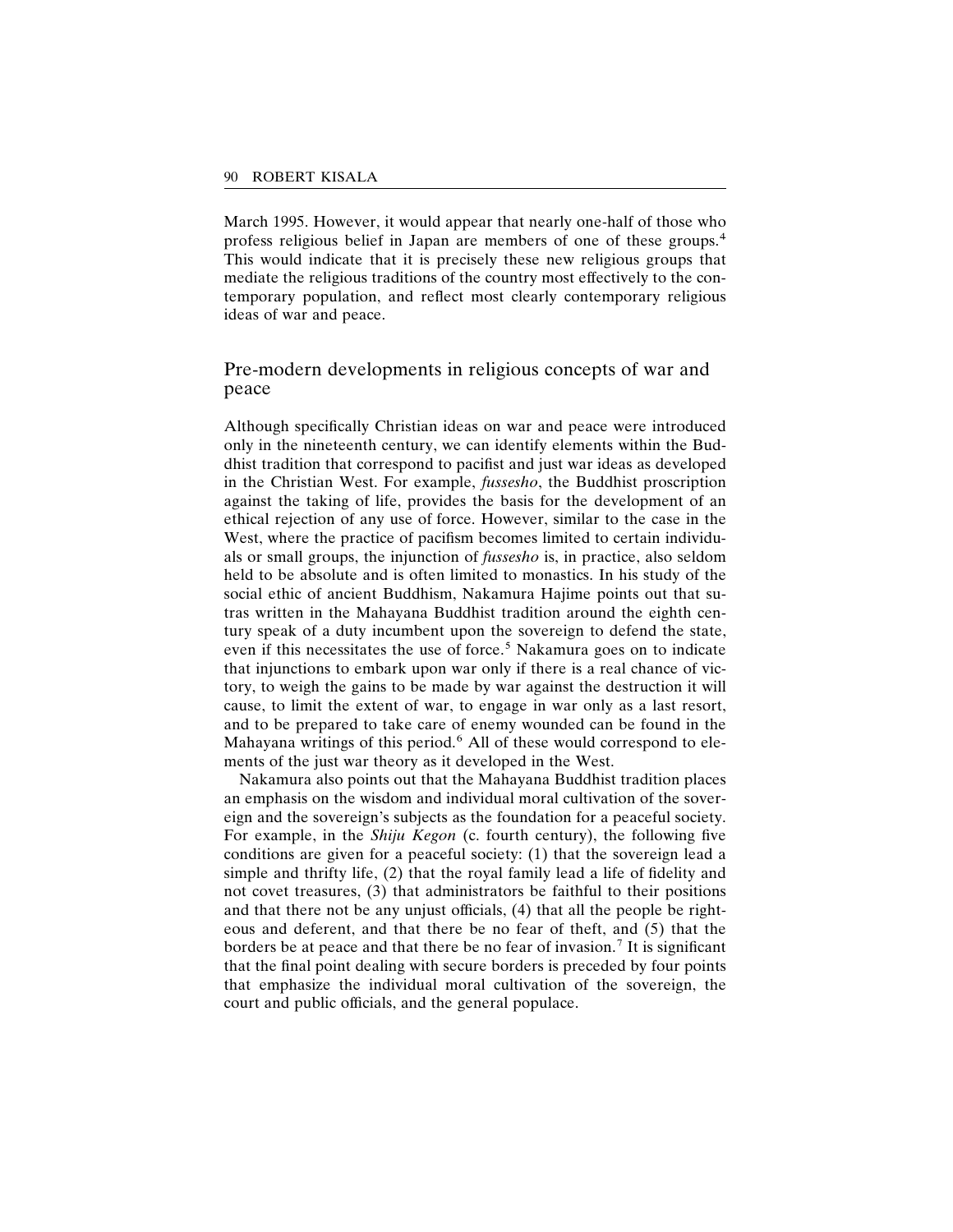The concept of the moral cultivation of the individual as the means to establishing peace was further developed and concretized during the period of relative stability that characterized pre-modern Japan, and it emphasized the virtues of stability and order. In recent years it has become commonplace to argue that rhetoric concerning the maintenance of proper relationships and harmony masks a considerable amount of dissent and conflict in Japanese society. The treatment of bushido, or the Way of the Warrior, in the intellectual history of Japan is one example of this phenomenon. Although modern tracts on bushido, beginning with the famous work by Nitobe Inazo, $<sup>8</sup>$  emphasize loyalty as the founda-</sup> tion of the social order, the increasing emphasis on loyalty was in fact one of the results of the establishment of the Tokugawa order. The centurylong period of civil strife that preceded the Tokugawa regime testifies to the presence of a more rough-and-tumble warrior ethic that marked this period of personal advancement through shifting loyalties. Indeed, some scholars argue that pragmatism and disloyalty were more the norm, contrary to the image portrayed in emerging rhetoric on the warrior ethic.<sup>9</sup>

For this reason, with the end of the so-called Warring States period and the establishment of the Tokugawa political order at the beginning of the seventeenth century, there was an understandable concern that the ideological underpinnings of this fragile new order be made secure. Herman Ooms argues that this was accomplished by a bricolage of ideological constructs, borrowing from the Buddhist, Shinto and Confucian traditions.10 This ideology, as reflected for example in Tokugawa Ieyasu's Testament, published in the early seventeenth century, emphasizes the virtues of loyalty, benevolence and trust, and affirms the use of military power to preserve good order. In the Bendo and Taiheisaku treatises, written almost one hundred years later by the Confucian scholar Ogyu Sorai, the preservation of order is given an even more prominent place. According to Sorai, the duty of the sovereign is to ensure that the realm is at peace, and, indeed, it is the maintenance of order that is the true expression of benevolence. Furthermore, the use of military power for the sake of maintaining good order is positively encouraged, and Sorai argues that this imperative overrides all other moral duties, even that of the preservation of life.

Yasumaru Yoshio has argued that, in addition to the above values of loyalty and good order, hard work, thrift, filial piety and other common values were promoted in the latter half of the pre-modern period by popular preachers such as Ninomiya Sontoku (1787–1856), and thus became widely spread throughout Japanese society as a kind of popular morality.11 Furthermore, Yasumaru points out that the cultivation of such virtues was used as the answer to the social problems caused by the economic upheavals of that time, contributing to an emphasis on individual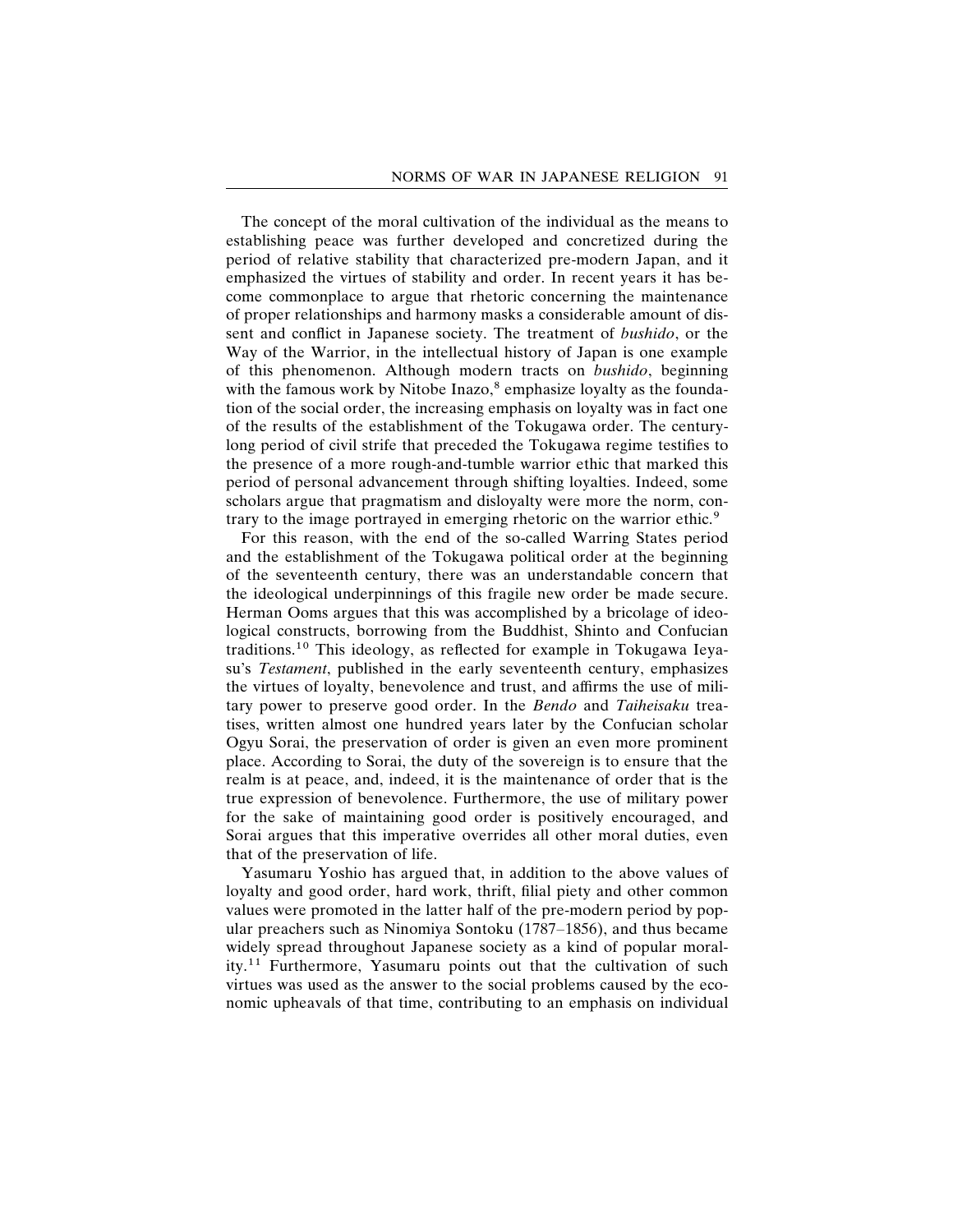moral cultivation that has remained prevalent in Japanese society until the present day.

Having sketched very briefly the outlines of the development of the concept of individual moral cultivation as the foundation of peace, let us now consider in turn the oppositional schema of ''the civilized'' and ''the uncivilized'' and the idea of national mission as it was developed in Japan.

The concept of a unique Japanese cultural identity has perhaps been expressed most clearly in the idea of Japan as shinkoku, the ''Land of the Gods''. Satomi Kishio outlines the development of this idea in his intellectual history of the concept of "national polity".<sup>12</sup> There he states that the first recorded use of this term can be found in the Nihon Shoki (The Chronicles of Japan), purportedly an early history of Japan compiled in the eighth century. The term further appears in records of prayers offered at Ise in 870 to protect the nation from pirate attacks on the southern island of Kyushu. The belief that Japan enjoys special protection as the Land of the Gods was strengthened by the unsuccessful Mongol invasion attempts in the thirteenth century. Furthermore, Satomi points out that around this time the concept of the Land of the Gods came to be connected with the idea of justice, resulting in the belief that Japan and its rulers embody justice by virtue of the fact that Japan is the Land of the Gods. By the time of the Muromachi Shogunate in the fourteenth century this concept had become connected with beliefs concerning the unbroken reign of the imperial family, an indication of order and stability that is both the result of the special favour of the gods and a proof of cultural superiority.<sup>13</sup> In the late sixteenth century this concept was used as justification for the invasion of the Korean peninsula. At that time, Toyotomi Hideyoshi, who had succeeded in subjugating most of the warlords in Japan, turned his sights on Korea, proclaiming it the duty of Japan as the Land of the Gods to extend the benevolence of good order to all of Asia.<sup>14</sup> The cruelty that accompanied that invasion – there are reports that the ears and noses of 30,000 decapitated Koreans were cut off and sent to Japan – indicates how such a concept of cultural superiority and the mission to ''civilize'' can lead to extreme violence, and foreshadowed the violence and atrocities that accompanied Japanese military action in the twentieth century, the acknowledgement of which remains a point of controversy today.

The above cluster of beliefs centring on the concept of Japan as the Land of the Gods was given a place of prominence in the writings of kokugaku, or the National Learning School, an awakening of Japanese nativism in the later half of the Tokugawa period. In this movement, Buddhist and Confucian influences were rejected as foreign and there was a search to identify what the origins and distinctive traits of native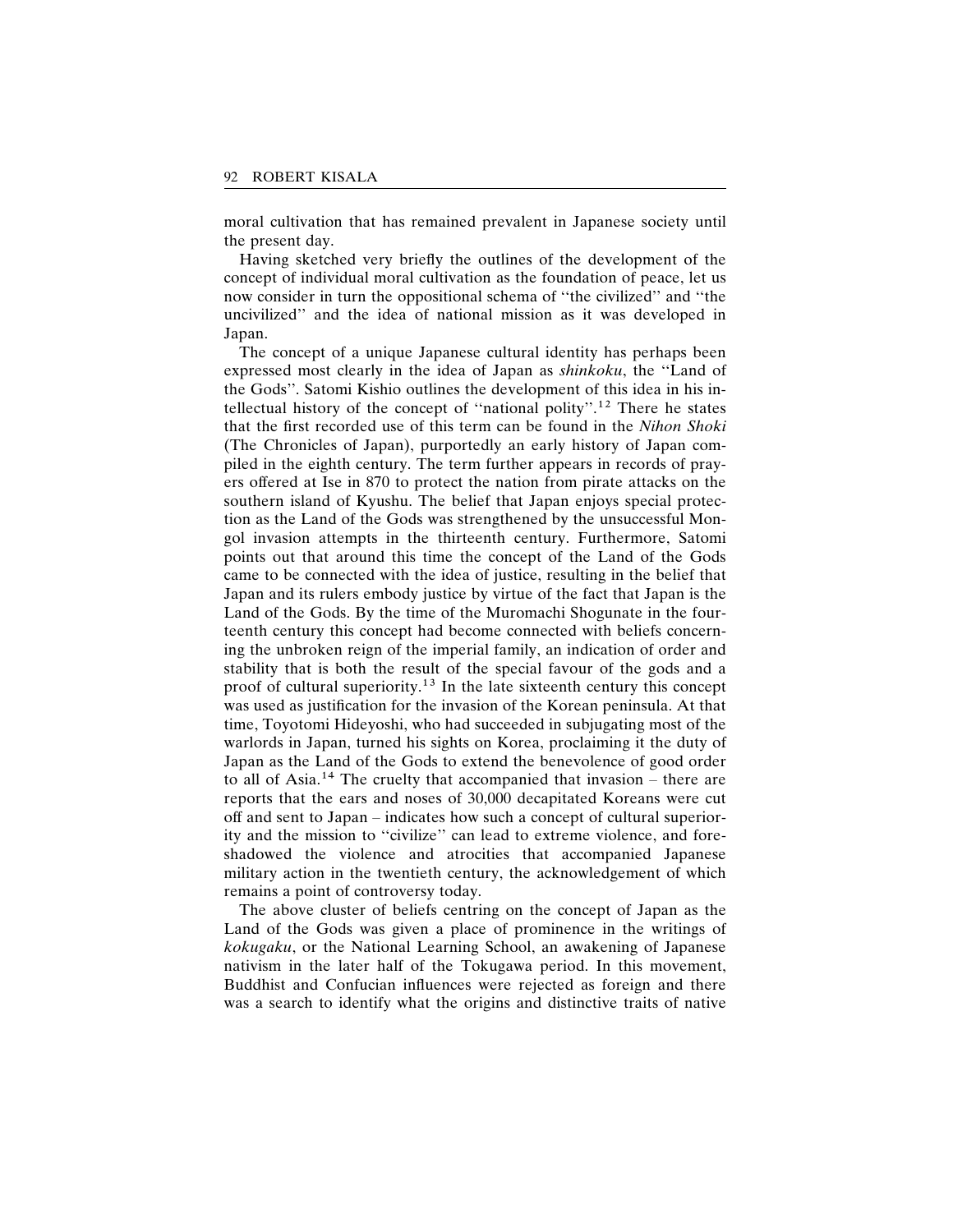Japanese culture might be. The concept of Japan as the Land of the Gods was, therefore, central to these nativist scholars, and the need to return to an initial pristine existence was emphasized.

## The modern period

In the early part of the nineteenth century, as the Tokugawa policy of national isolation came under increasing threat by the appearance of Western and Russian ships in Japanese coastal waters, the two elements of an emphasis on moral cultivation and an oppositional schema based on a sense of cultural superiority were combined in the so-called ''expel the barbarians" (*joi*) concept. Perhaps the clearest formulation of this concept is The New Theses, composed in 1825 by Aizawa Seishisai, a retainer of the Mito domain north of Tokyo. In this work Aizawa relies on the arguments of the National Learning scholars to explicate an original Japanese cultural identity, tied to the national creation myths and beliefs pertaining to the emperor. He asserts that this national consciousness is expressed above all in the virtues of loyalty and filial piety, and calls for the establishment of a national religion based on these beliefs and virtues, and the performance of national rituals in order to enhance the unity of the people. Although acknowledging the importance of military preparedness to repel incursions by foreign powers, Aizawa concludes that it is ultimately the awareness of the unique Japanese cultural identity and the adherence to the fundamental virtues of loyalty and filial piety that will provide peace and security for the nation.15

As Carol Gluck points out, in modern Japan this combination of individual moral cultivation with ideological elements that promoted a sense of ethnic superiority became a type of civic creed, through formulation in the Imperial Rescript on Education (signed by Emperor Meiji on 30 October 1890) and later commentaries on the Rescript.<sup>16</sup> Furthermore, as seen previously in Toyotomi Hideyoshi's justification of the invasion of the Korean peninsula in the sixteenth century, the extension of this peace and security, of the benefits of civilization, to the other countries of Asia could easily become the motivation for colonial exploits. Indeed, such rhetoric was used in the modern Japanese colonial expansion, which culminated in World War II.

Finally, Christian pacifist and just war concepts were introduced in the modern period through the influence of some prominent Christians, foremost among them Uchimura Kanzo. Although initially supportive of Japan's military intervention in Asia in the late nineteenth century as a "righteous war",<sup>17</sup> early in the next century he came to the resolution that ''I am for the absolute abolition of all wars. War is murder, and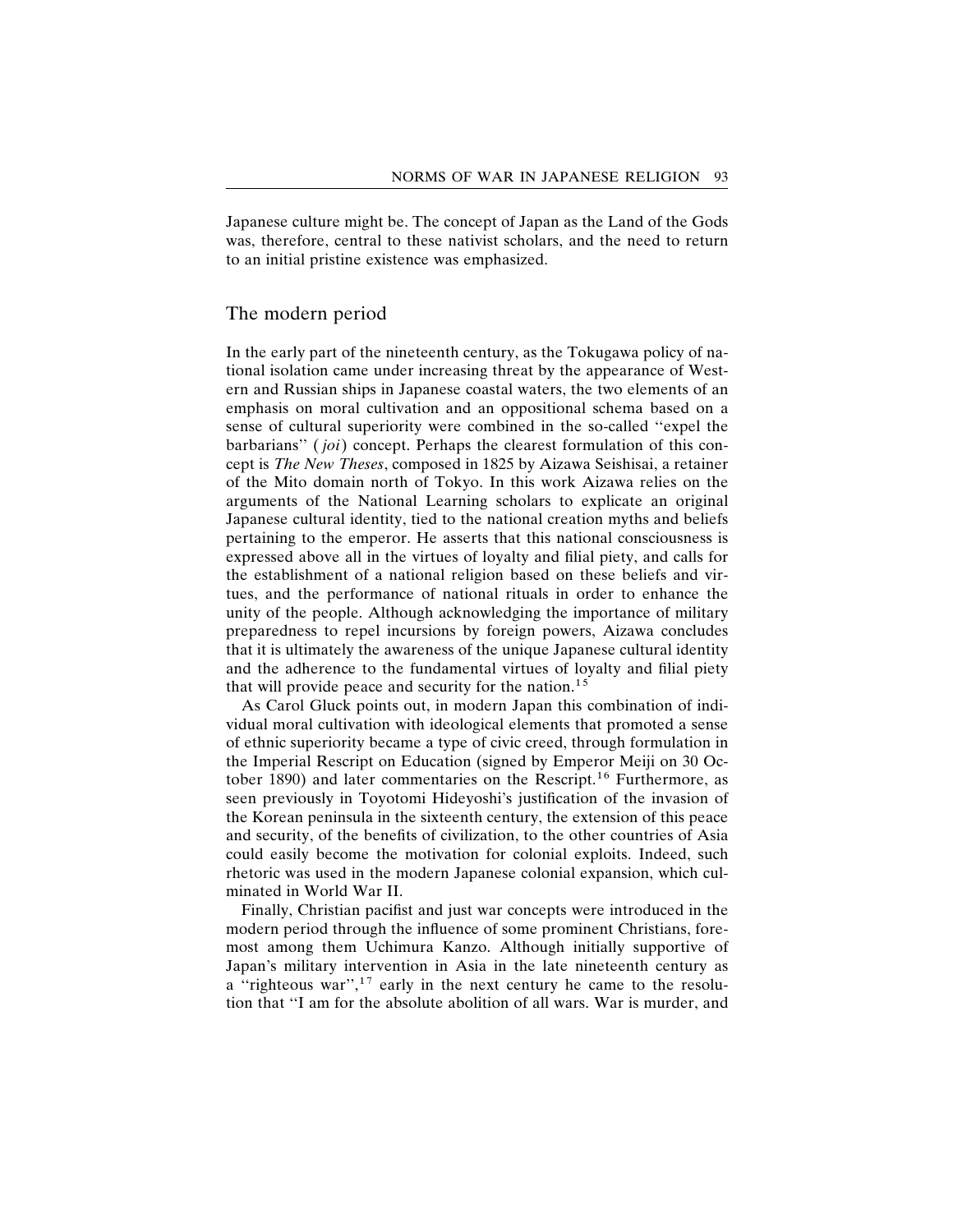murder is a crime."<sup>18</sup> As a reason for his conversion, he offers the following:

The result of the Sino-Japanese War taught me that war is destructive and offers no benefits. Korean independence, the motivation for the war, is in fact less secure than ever; morality in Japan, the victor, has been immensely corrupted, and no one has been able to rein in marauders in China, the vanquished enemy.19

### Postwar developments

A look at the doctrine and activities of some of the new religious movements will illustrate how the above elements have been developed in postwar Japanese society. I begin with three groups that can be identified as being within the Buddhist tradition – Nipponzan Myohoji, Soka Gakkai and Rissho Koseikai – to illustrate some of the complexities and ambiguities of postwar pacifism.

## Nipponzan Myohoji

Nipponzan Myohoji is a small group of both lay and religious Nichiren Buddhists, numbering about 1,500 people. The first Nipponzan Myohoji temple was established by Fujii Nichidatsu in northern China in 1918. Fujii was born in 1885 in Kumamoto Prefecture, in the southern part of Japan. At the age of 19 he decided to become a Nichiren Buddhist monk and studied extensively in Tokyo and Kyoto before leaving on a missionary trip to China in 1917. Following the establishment of his first temple the following year, Nipponzan Myohoji temples were established in five other places in Manchuria within the next six years. In 1923, Fujii returned to Japan and in the following year a Nipponzan Myohoji temple was established at the foot of Mt Fuji. After Fujii's mother died in 1930 he embarked upon his next, and what he himself considered his most important, missionary endeavour – the return of Buddhism to India, the land of its birth. Perhaps the most important outcome of his activities in India was a series of audiences with Mahatma Gandhi. In later years Fujii often identified his own philosophy of non-violent activism with Gandhi's example.

Nipponzan Myohoji preaches an adherence to the principle of absolute non-violence, based on the Buddhist law of fussesho, which prohibits the taking of any life. In a sermon with that title given in 1950, just after the outbreak of the Korean War, Fujii called for steadfast perseverance in the path of non-violence, fully aware of the consequences such practice would engender in a world divided into two armed camps.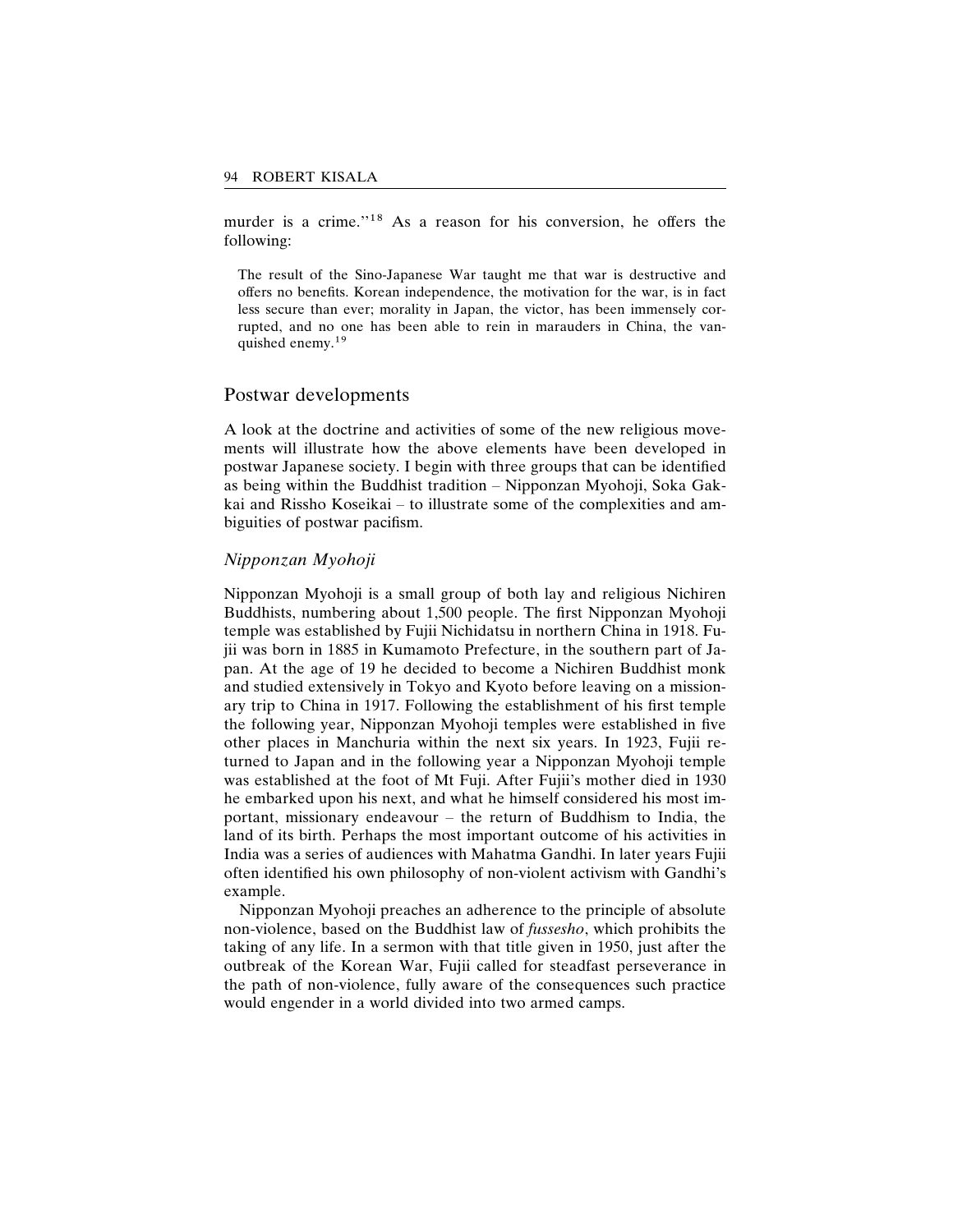If disarmed Japan adheres to and practices persistent nonviolent resistance in light of the imminent international situation ruled by violence, the communist countries would seize the opportunity and give rise to a violent revolution and occupy Japan. At the same time, democratic countries would use Japan as their valuable strategic advanced base. At any rate, it is unlikely that we would be able to avoid being trampled, dishonored and killed at the will of today's violent civilization.<sup>20</sup>

There are indications in Fujii's writing, however, that the proscription against taking life fundamental to the pacifist position is not necessarily absolute. During the United States' participation in the Vietnam War, preference was given by Fujii to the Vietnamese nationalists fighting against the US troops, and their armed struggle was even offered as an example of non-violent resistance. His criticism of the United States, although directed at its reliance on military might in general, focuses on the manufacture and use of nuclear weapons, an issue of obvious importance in Japan, a point that I shall return to later. As the developer of nuclear weapons and the only nation to use them, the United States is condemned by Fujii as ''an enemy of humankind'' and ''a criminal who destroys civilization".<sup>21</sup>

#### Soka Gakkai

Until its excommunication in November 1991, Soka Gakkai was officially a lay movement within the Nichiren Shoshu sect of Buddhism. The loss of approbation by its parent body, however, does not seem to have had a lasting adverse effect on this group, since it remains strong institutionally and its 8 million members make it the largest new religion movement in Japan. It is also remains the object of considerable controversy in Japan, largely as a result of its political activities.

Soka Gakkai was founded in 1930 by Makiguchi Tsunesaburo, an educator who stressed the role of creativity and personal experience in his educational philosophy. As its original name – Soka Kyoiku Gakkai, or Academic Society for Value-Creating Education – indicates, in its origins the group was primarily composed of educators interested in Makiguchi's philosophy. However, Makiguchi had become involved in the Nichiren Shoshu faith through an acquaintance in 1928, and from the mid-1930s the group gathered around him began to take on an increasingly religious character. Makiguchi and his leading disciple, Toda Josei, were imprisoned in 1943 as a result of their opposition to the religious policy of the wartime government, and Makiguchi died in prison in late 1944. As a result, it fell to Toda to rebuild Soka Gakkai following the war, and the fact that Soka Gakkai could claim a membership of over 800,000 families at the time of his death in 1958 attests to Toda's success in that task.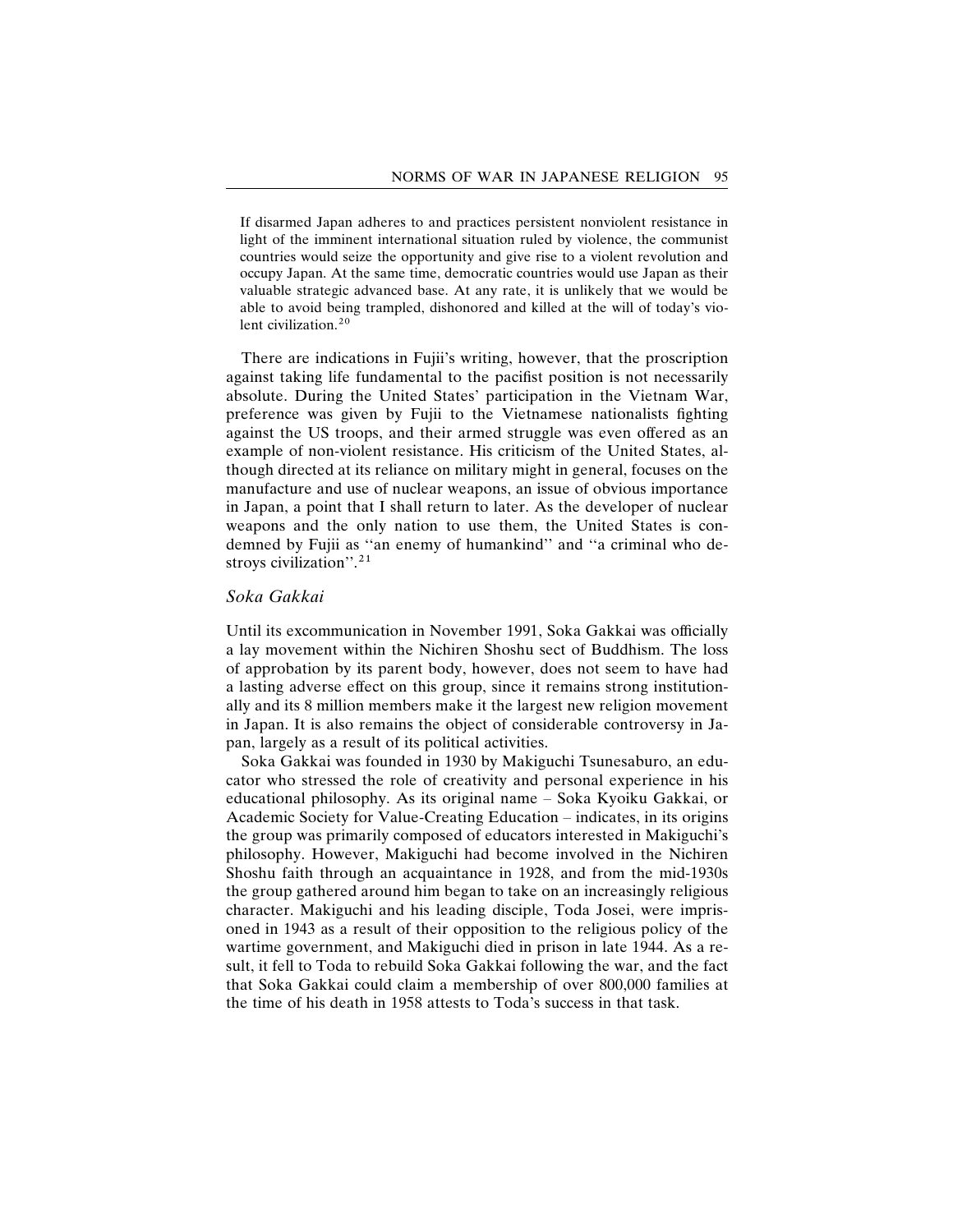This phenomenal growth was at least in part the result of the intense proselytization activities of the Gakkai membership, activity centred on a method called shaku-buku that sought to wear down potential recruits through the employment of extreme polemics. It was also under Toda's leadership that Soka Gakkai initiated its political involvement, sponsoring more than 50 of its own candidates in local elections held in 1955. As a result of increasing involvement, and success, in both local and national election campaigns, Soka Gakkai founded its own independent political party, Komeito, in 1964. With a party constitution calling for the establishment of world peace based on a ''global nationalism'' and ''human socialism'', Komeito sought to steer a middle course between the conservative government and the socialist opposition. In elections held the following year, Komeito garnered over 5 million votes, making it the third-largest political party in Japan. Its successor, New Komeito, is currently the junior partner in the coalition government led by the Liberal Democrats.

Soka Gakkai professes to be a pacifist group, and it has long been engaged in drives against nuclear weapons and in peace education activities. Toda's successor, Ikeda Daisaku, has been prominent in international peace forums, addressing the United Nations General Assembly special sessions on disarmament and receiving the United Nations Peace Award in 1983. In his numerous proposals on peace and disarmament, Ikeda makes continual reference to the ideal of universal disarmament and resolution of conflict through negotiation. Any change to the postwar Peace Constitution, which renounces war as a sovereign right, is opposed, and the Constitution is held up as a model for all nations.<sup>22</sup> The lack of a Supreme Court decision on the constitutionality of the Japanese Self-Defense Forces is decried,<sup>23</sup> overseas deployment of those forces as part of the UN's Peacekeeping Operations is proscribed,  $24$  and the Japanese government is criticized for seeking protection under the United States' nuclear umbrella.<sup>25</sup> It would appear, however, that Soka Gakkai compromises on all of these principles in its continued support of New Komeito.

Ikeda himself recognizes the occasional need for the application of force in order to maintain order, although he would shift responsibility for the deployment of such force from the nation-state to an international body such as the United Nations. For example, although he disallows permanent membership for Japan on the UN Security Council – based on a perceived obligation for such members to participate in collective security activities, a requirement whose fulfilment he maintains is prohibited by the Japanese Constitution – this prohibition is apparently considered to be unique to Japan.<sup>26</sup> Specifically, the necessary use of force for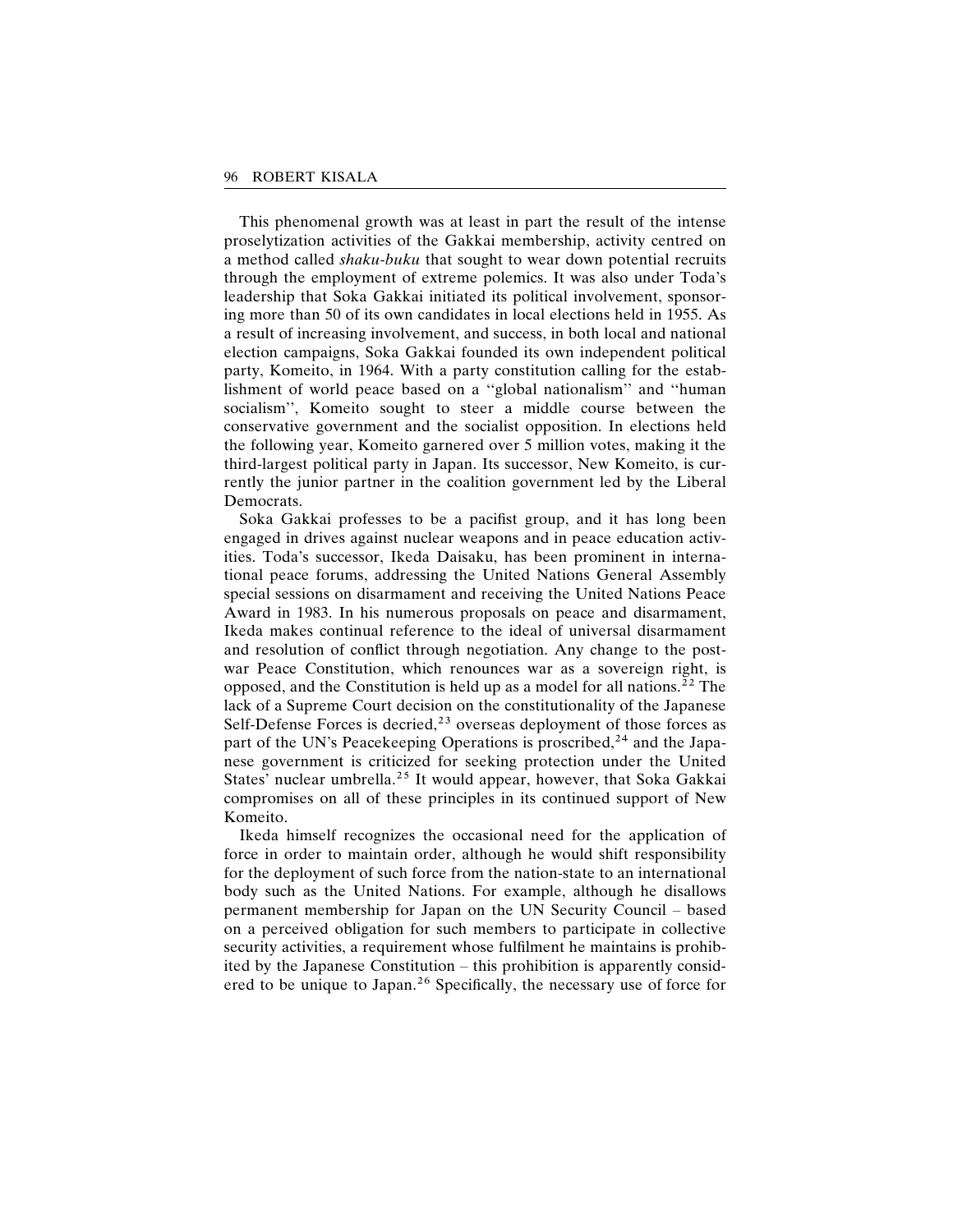the maintenance of collective security is recognized in the case of the Persian Gulf War.<sup>27</sup>

By choosing active involvement in the formation of public policy, Soka Gakkai and Ikeda have been forced to compromise their pacifist ideals. Rather than the strict pacifist option, which bans the use of force in any situation, their position is better characterized as calling for a limitation on the use of force. Indeed, even groups less politically involved tend towards this latter position, as indicated by the case of Rissho Koseikai.

#### Rissho Koseikai

Rissho Koseikai, which claims a membership of 6.5 million, rivals Soka Gakkai as a mass religious movement within the Buddhist tradition. Rissho Koseikai was also founded in the 1930s and enjoyed spectacular success in attracting members in postwar, urban Japan. Although following a path in some ways radically different from Soka Gakkai – remaining independent of any traditional Buddhist sect and pursuing a policy of cooperation with other religious groups – the rivalry between these two groups has, at times, been very public and very intense.

Rissho Koseikai was founded by Niwano Nikkyo and Naganuma Myoko in March 1938 and continued under their joint leadership until Naganuma's death 20 years later. While Niwano dabbled in various folk religious practices, some of which are still practised in Rissho Koseikai, it was Naganuma who possessed the charismatic power that allowed her to enjoy considerable influence over the direction of Koseikai's early development. After her death in 1957, authority was concentrated in Niwano's hands, and under his direction Koseikai has become a leader in the movement towards inter-religious dialogue and cooperative activities to promote peace.

Niwano was born into a large family in a farming village in northern Japan, an environment that by all accounts was a determining influence on his character and religious beliefs. Imbued with the traditional values of honesty, hard work and harmonious relationships, like many of his generation he left for Tokyo at the age of 17. There Niwano became interested in several forms of divination and folk religious practices before finally joining Reiyukai, a new religious movement in the Nichiren Buddhist tradition in 1935. It was from Reiyukai that Niwano developed an interest in the formal study of Buddhist doctrines, and it was the triple influences of traditional values, folk religious practices and Buddhist doctrine that contributed to the belief system of the group that he founded.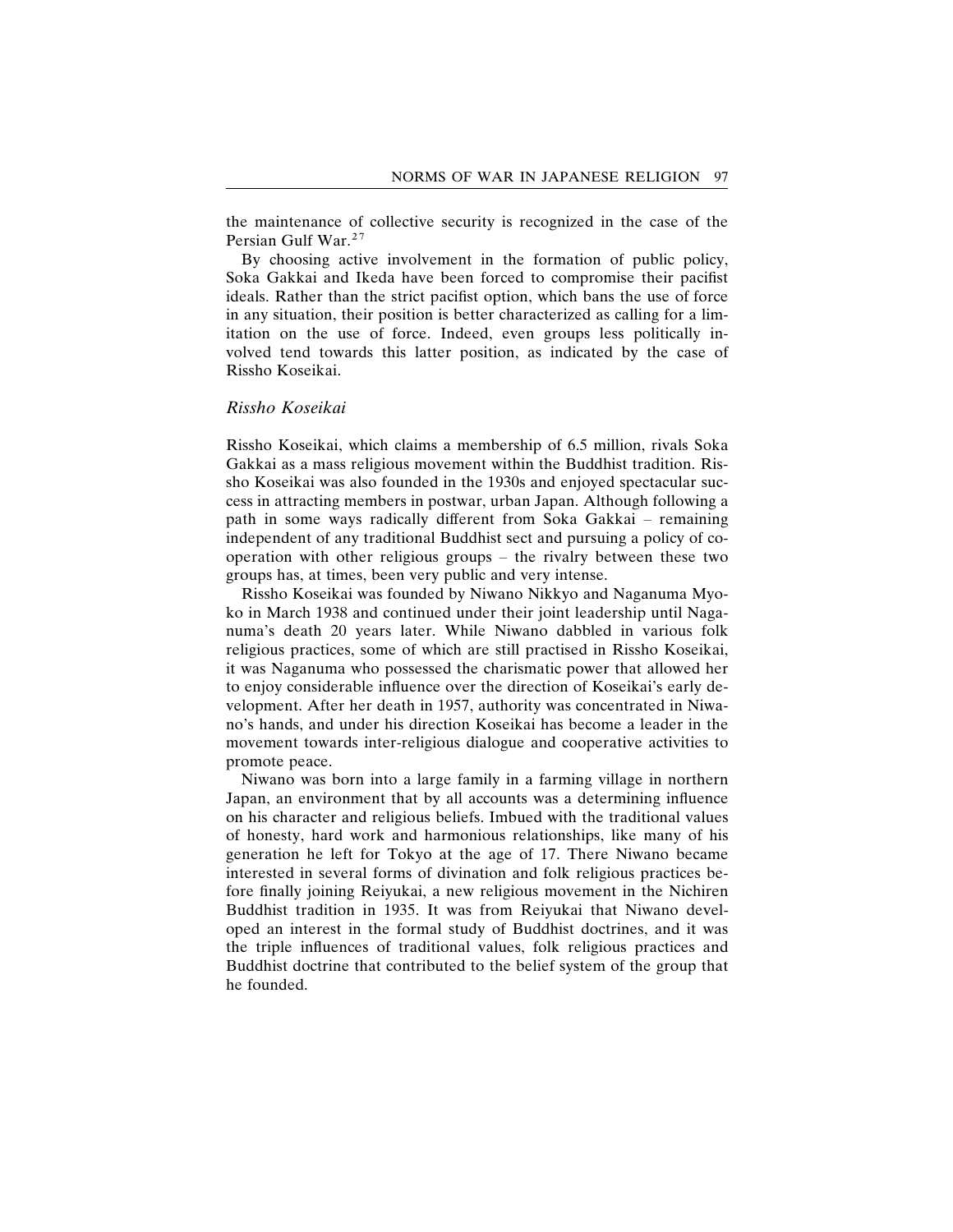Like many other new religious groups, Rissho Koseikai became involved in politics in the early postwar period through its support of independent candidates. After the formation of the Komeito in the mid-1960s, Koseikai increasingly threw its support behind the rival Liberal Democratic Party (LDP) as part of its opposition to Soka Gakkai's political activity. The relationship with the LDP soured, however, owing to the conservative party's efforts to provide official recognition and support to Yasukuni Shrine, the Shinto establishment dedicated to Japan's war dead, including convicted war criminals.

In addition to such political activity, Rissho Koseikai has chosen to concentrate on the promotion of civic and inter-religious movements. In 1970, Niwano was instrumental in organizing the First World Conference on Religion and Peace in Kyoto, and on both the national and international level Rissho Koseikai remains a central figure in the work of this inter-religious body. In 1978 the Niwano Peace Foundation was established to provide funding for development projects, primarily in Asia, and to promote peace research. That same year Niwano was also invited to address the United Nations General Assembly First Special Session on Disarmament.

Niwano and Rissho Koseikai do not advocate a strictly pacifist position. In his writings, the necessity of a Self-Defense Force is explained by means of the analogy of public safety. Niwano points out that, although we would all like to live in a society where it is not necessary to lock your door or to maintain a police department, humanity has not yet reached the stage where that is possible. The challenge for humanity, and especially for people of religion, is to make reality reflect the ideal, to create a world where force or the threat of force is no longer necessary. Until that ideal is achieved, however, the necessity of force is recognized.28 However, Niwano displays a distrust of the concept of justice, the ethical basis normally given as the criterion for judging when force is necessary. The concept is criticized as lacking tolerance, and specifically as devoid of meaning in the age of nuclear weapons. Although these arguments reflect broadly held contemporary opinions regarding just war theories, alternative criteria for judging when force needs to be applied are not provided.

The doctrine of these three groups mirrors public debate in contemporary Japan, where pacifist rhetoric dominates but there is little awareness of the implications of this position. Although the use of force is to be avoided if at all possible, there is at least a vague recognition that there are certain extreme situations that might necessitate the employment of force, but debate on what might concretely constitute such situations is avoided, in fulfilment of the desire to maintain a ''pacifist'' position. We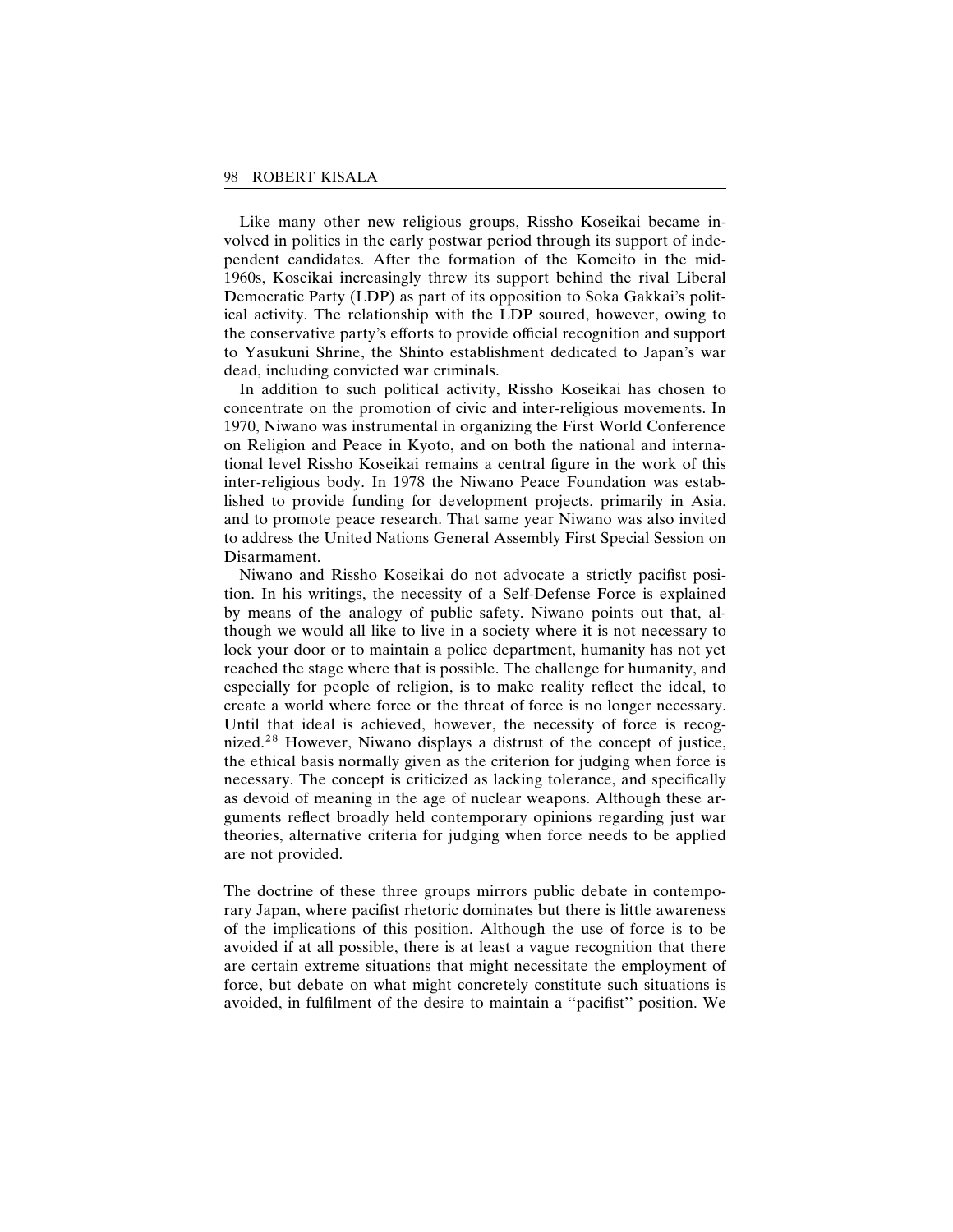turn now to postwar developments in the civilizational element of the concept of peace in Japanese religion.

## Shuyodan Hoseikai

Shuyodan Hoseikai is a relatively small new religious group, comprising approximately 12,000 members. Its faith and practices reflect both the folk religious traditions and popular morality of Japan, as expressed by its founder, Idei Seitaro.

Idei Seitaro was born at the turn of the century in a poor farming community north of Tokyo. The already poor soil of the area was made largely unusable owing to pollution from local mining operations. Idei left for Tokyo at the age of 15, and he spent the next several years shining shoes, delivering papers and supporting himself with other odd jobs. After finishing his compulsory military service, he returned to Tokyo in 1923, just in time to suffer the effects of the Great Kanto Earthquake. There are indications that Idei began his own spiritual journey at about this time, as he recalls several experiences of receiving revelations while on pilgrimages in the area south of Tokyo. In the latter half of the 1920s Idei became an active member of the Tenri Kenkyukai, an offshoot of Tenrikyo, an early new religious group, which was critical of the contemporary social and political situation. In 1928, Idei was arrested, along with 500 other members of the Tenri Kenkyukai, for distributing leaflets critical of the government.

After his arrest, Idei temporarily ceased his religious activities and found employment in a munitions factory. In 1934, however, he quit his job and returned to religious work, this time acting independently as a kind of miraculous healer and preacher. In 1935 he was arrested once again, this time for promoting a contemporary theory that maintained that the emperor was merely an organ of the state, contrary to the official state doctrine, which exalted and deified the emperor. Upon his release from prison in 1938, Idei returned to his religious work and in 1941, with the aid of two retired army and navy officers who had become his followers, Idei was given permission to establish Shuyodan Hoseikai as a juridical foundation.

The collection of Idei's teaching during the war years, compiled by Hoseikai,<sup>29</sup> reflects the ambiguity of his position, namely a person with an arrest record for political crimes who nonetheless was able to obtain official permission to found a religious group in the most repressive of climates. Within this collection of teachings, although there are admonitions to love and respect all people, specifically including one's enemies, one can also find comments that seem to acknowledge the necessity of the war and call for renewed efforts to win the war. Furthermore, Idei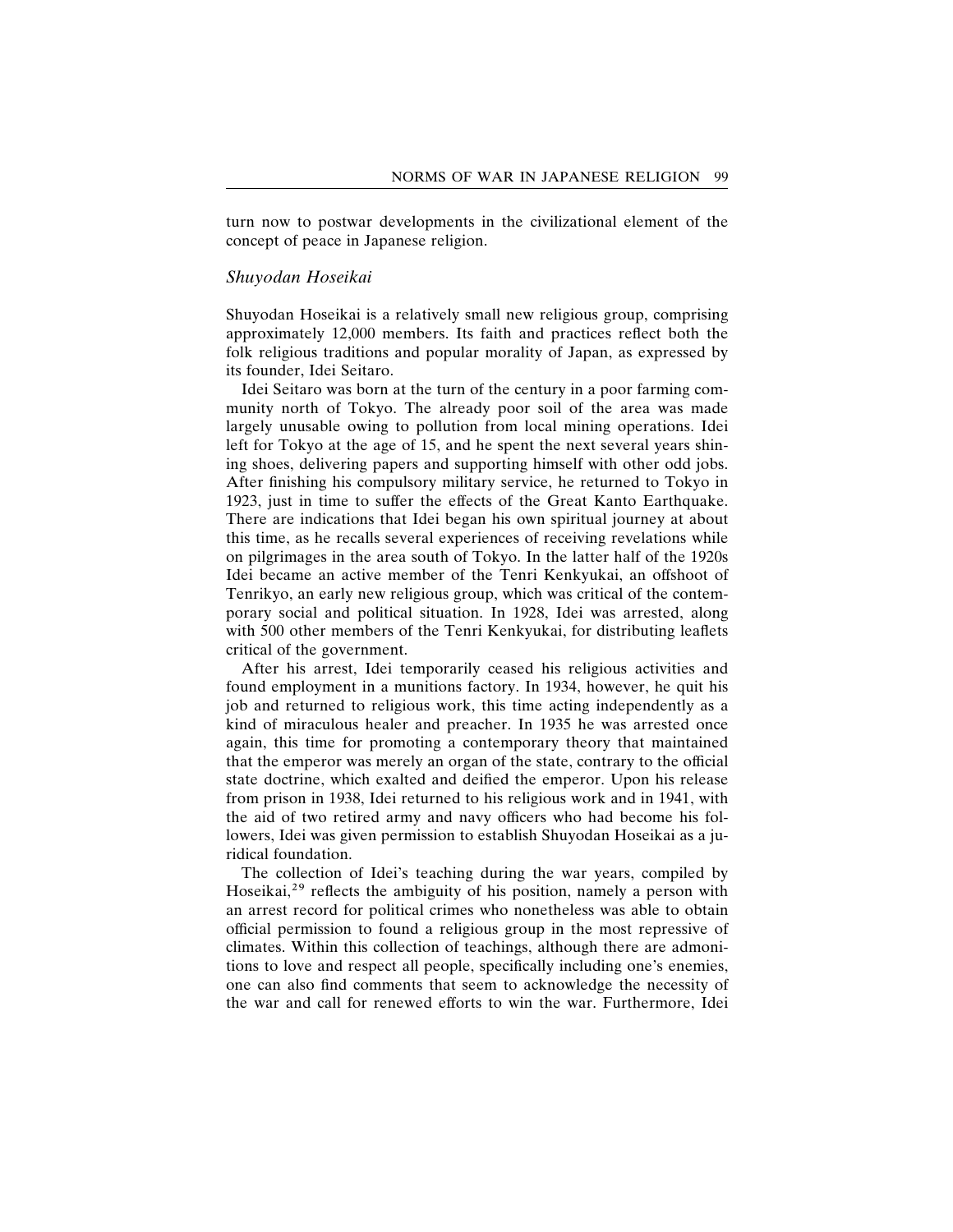actively employs concepts such as the ''Land of the Gods'', but frequently this concept is used as a standard to condemn injustice and corruption in contemporary society, calling for moral cultivation commensurate with this exalted position, rather than as an expression of cultural superiority.

With the end of the war, Idei began to call Shuyodan Hoseikai's facilities ''Homelands of Peace'' and proclaimed that the purpose of the organization would be to establish world peace. The practice of offering a prayer for peace every day at noon at Hoseikai's Tokyo headquarters was begun in 1952, and from 1958 Hoseikai began the erection of Peace Stone monuments in various locations at home and abroad. Since the mid-1970s an annual peace march can also be counted among this group's peace activities. There is no doubt, however, that Shuyodan Hoseikai's basic approach to peace is through the moral cultivation of its individual members.

By its very name this group proclaims its overriding interest in moral cultivation, for ''shuyodan'' means Association for the Cultivation of Morals. In the 10 Essential Points,  $30$  which summarize the teaching of this group, the followers are called upon to realize that they are children of God and to strive to learn the law of nature that they may live correctly. They are told to be thankful in all things, and to remember the value of labour. The head of the house is to be respected, children are to be loved and the harmony of the household should be maintained by striving for mutual understanding. They are to be aware of their words and actions and relate to others with a bright and warm heart. They are not to begrudge others their wealth or envy their virtue. They should not allow themselves to be discontent or to voice their displeasure, but instead should humble themselves, avoid conflict with all and cultivate a spirit that respects all people. They should take seriously their own responsibility, readily accept the instruction of their superiors and follow their direction unwaveringly.

Fujii Kenji has pointed out that this emphasis on relations within the family and with one's co-workers and neighbours, a so-called ''ethic of daily life", is common to many of the new religions. $31$  What is interesting here, however, is that Hoseikai explicitly makes this the foundation of its work to establish world peace. In the words of the founder, ''Offering thanks to all things and aiming at friendly relations with all is the teaching of Shuyodan Hoseikai, and this is the road to world peace''.32 Furthermore, the fact that the facilities of this group are called ''Homelands of Peace'' indicates that, in the beliefs of Hoseikai, the various activities that take place there, in particular the interaction of the members with each other and the study of the group's teachings, are in themselves efficacious towards the establishment of world peace.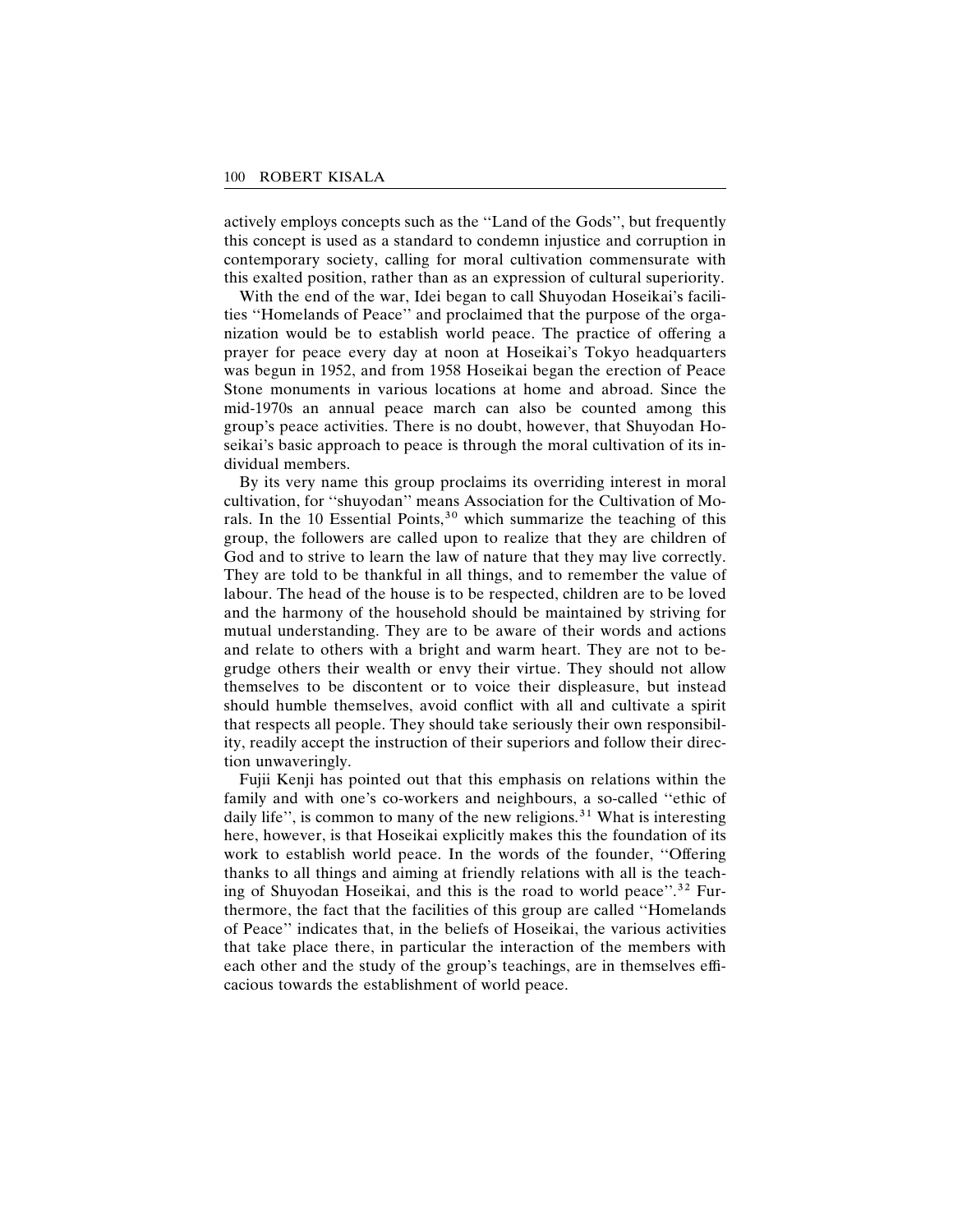# The civilizational divide

We have seen above how Nipponzan Myohoji's tendency towards a position of absolute pacifism under the influence of its founder, Fujii Nichidatsu, did not extend to his position regarding US involvement in the Vietnam War. His opposition to US involvement reveals most clearly how the oppositional element in the Japanese religious concept of war and peace has developed in the postwar period. To trace this development we can begin by looking at the contents of a letter that Fujii delivered to Gandhi during one of their meetings in the 1930s to explain his purpose on his mission to India.

Fujii begins by stating his belief that it is Indian Buddhism that is the true mother of Japanese civilization, and he goes on to express his regret that this same Buddhism finds no followers in the land of its birth. Moving on to the issue of Japan's military activities in Manchuria, which had already begun to attract the condemnation of various countries throughout the world, Fujii acknowledges that Japan has been forced into a position of isolation because of its actions in China, but states that, even if it should face the threat of armed coercion from the whole world, Japan should not sway from the course it believes is just. Fujii maintains that, although Japan might be a country small in area, the fact that in its 2,600-year history it has not once suffered invasion from a foreign power indicates strength out of proportion to its size. Furthermore, according to Fujii, aside from one or two wars fought to protect itself from destruction, in that 2,600-year history Japan for its part has not invaded any other country. Indeed, Fujii maintains that no other country in the world can boast such a peaceful history as Japan. Fujii goes on to state that it is religion, namely Buddhism, that has made Japan such a peaceful nation, and for that reason it is Japan's mission to spread that faith, so that other countries might enjoy the peace with which Japan has been blessed.<sup>33</sup> The contents of this letter clearly reflect the acceptance of some of the beliefs pertaining to Japanese ethnic or cultural superiority, connected in Fujii's case with belief in Buddhism as the foundation of that superiority.

After Japan's defeat in the war, Fujii returned to Kumamoto, the place of his birth, to contemplate what course of action he and Nipponzan Myohoji should take. He says that it occurred to him there that Japan had been most at peace during the early years of its history, just after Buddhism was introduced to the country. Of that golden age he writes: ''The prime mover to the establishment of peace in that age undoubtedly was Buddhism. I naturally became convinced that a peaceful cultural nation was formed and a moral and orderly society emerged in those days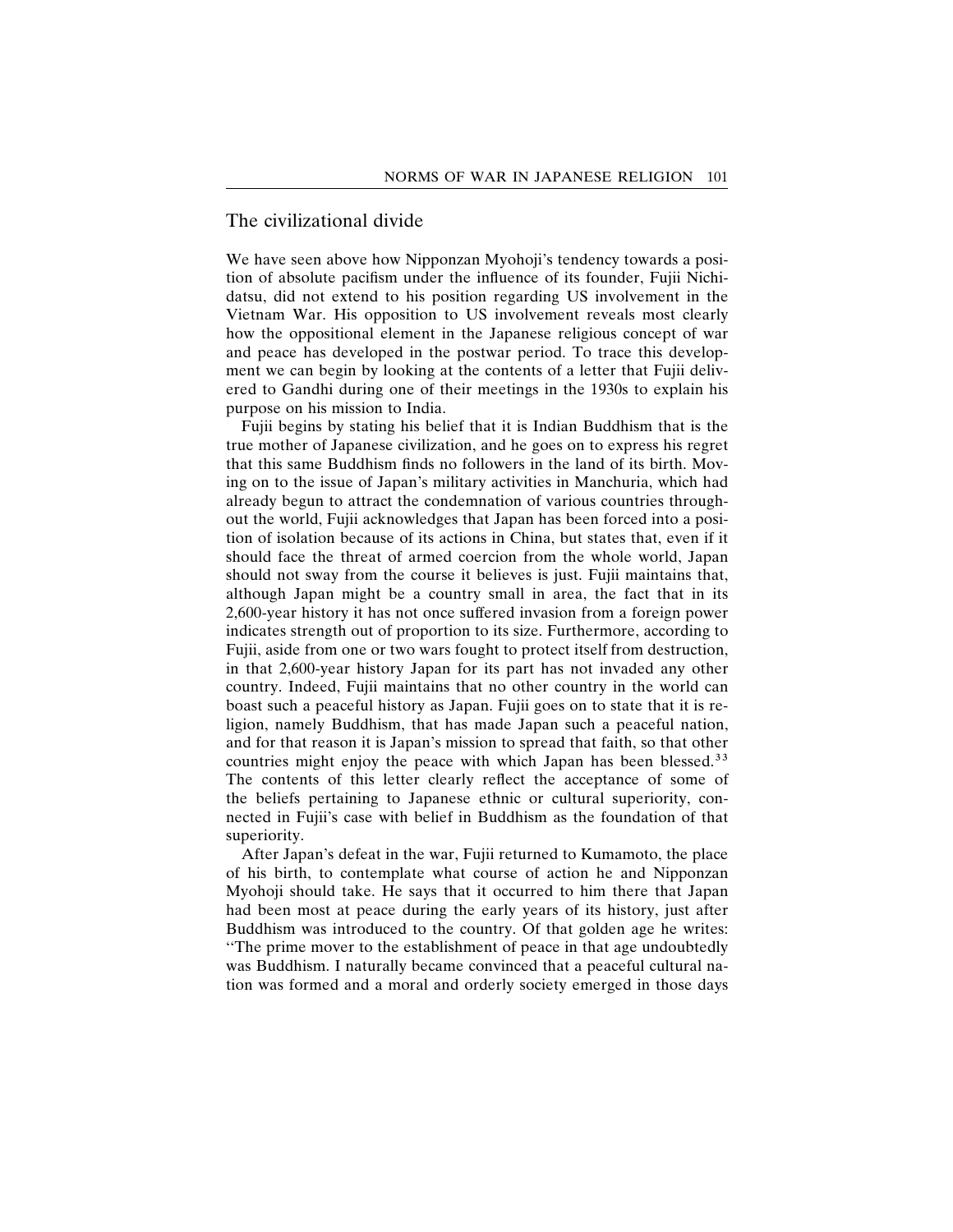thanks to nothing but Buddhism.''34 He goes on to state his belief that the centre of that Buddhist faith was the stupa, a memorial containing the relics of the Buddha. It is this belief that became the motivation for one of the primary postwar activities of Nipponzan Myohoji, the erection of stupas, or Peace Pagodas, throughout Japan and the rest of the world. Construction work on the first such stupa was begun in Kumamoto City that very year, and completed in 1954.

Since the mid-1950s Nipponzan Myohoji has also been active in opposing US military bases in Japan, which Fujii has described as tools for the United States' invasion of Asia.<sup>35</sup> In the 1970s, members of Nipponzan Myohoji participated in activities obstructing the construction of the New Tokyo International Airport at Narita, on the grounds that it could also be used for military purposes, specifically to support the US military intervention in Vietnam.

We have already seen how Fujii justified armed resistance to the US intervention, a judgement against the United States at least partly based on its use of atomic weapons against Japan. The nuclear threat in particular is used by Fujii to develop an oppositional schema of civilization, where the fault-line is identified as lying between science and faith, East and West, Buddhism and other religions. This is perhaps seen most clearly in a sermon of Fujii's entitled ''Scientific Civilization and Religious Civilization''. There he states that ''scientific civilization'', which has developed in the West since the sixteenth century, has led to ever more destructive wars in Europe and the European colonization of the world. Furthermore, this civilization has culminated in the development of weapons such as nuclear weapons that now threaten the destruction of humanity itself. In opposition to this, ''religious civilization'' teaches the value of life and promotes the development of trust among peoples. Fujii then goes on to echo his earlier claims concerning Japan's peaceful history, saying here that wars of aggression have been rare in the history of Asia, because of the influence of Buddhism.36

Thus, in Fujii's postwar thought the oppositional schema included in the concept of peace based on the idea of civilization has been shifted from one anchored in a specifically Japanese ethnocentrism to one that discriminates between science and religion, the West and the East, other religions and Buddhism. In this worldview, it is the spread of the culture of faith, specifically Buddhist faith, that is seen as the necessary condition for the establishment of peace in the world.

Fujii's take on the civilizational divide is perhaps more radical than most. More representative of the mainstream of current religious ideas in Japan would be that of Soka Gakkai. In its doctrine, Soka Gakkai tends towards an inclusivistic paradigm that goes beyond the divisions of East and West, towards a fusion that is described as a ''third civilization''.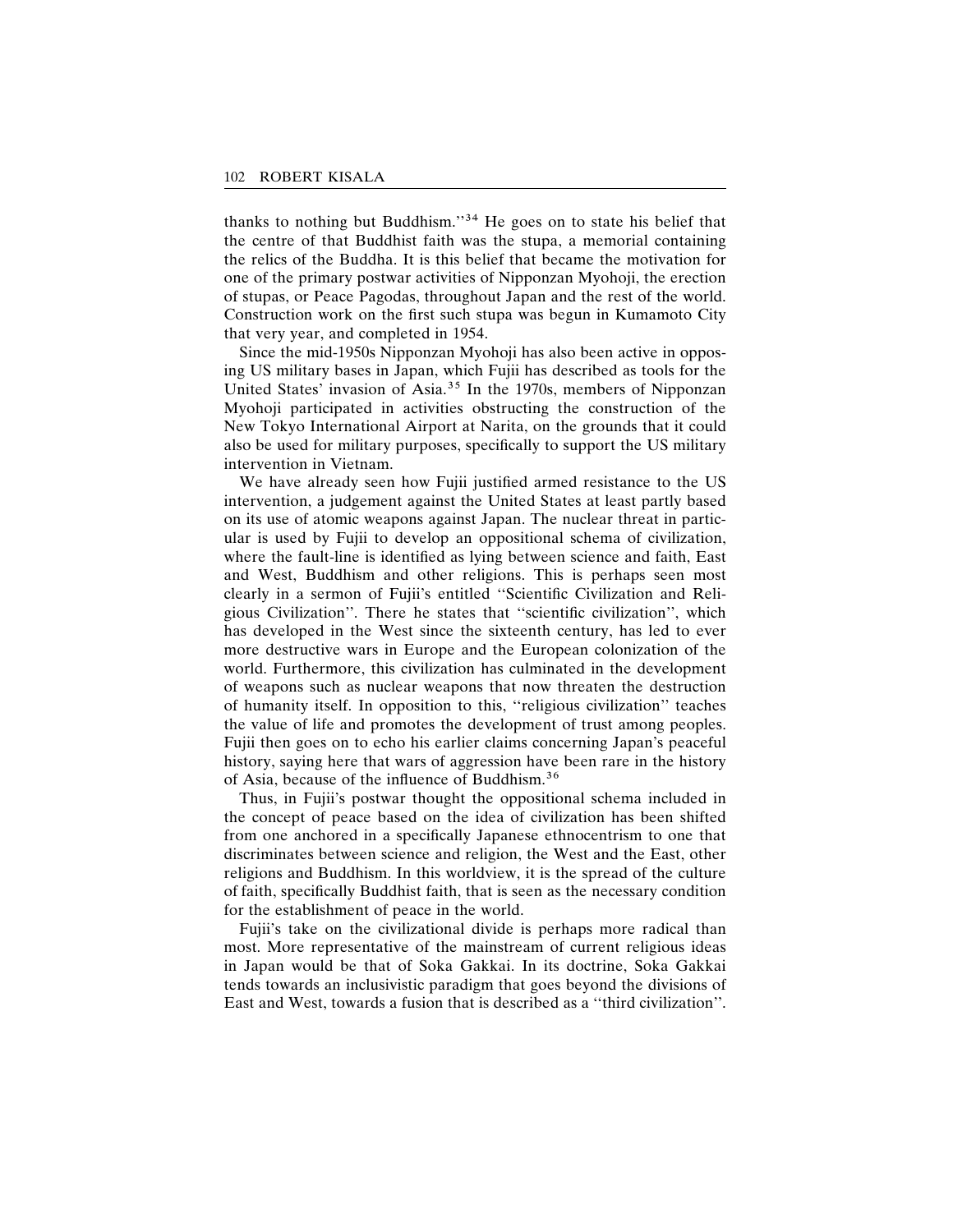In rhetoric reminiscent of Nipponzan Myohoji's Occidentalism, Soka Gakkai argues that the tide of history has turned against Western materialism and toward Eastern, Buddhist spiritualism. However, this will result not in the victory of one over the other but rather in a fusion of the two, and historical circumstances have determined that Japan is to play a central role in that fusion.

At the present time, when the tragic contradictions and distortions of the Western materialistic emphasis have begun to appear, the course of history has focused on the importance of Eastern Buddhism ... It is clear that the unstoppable tide of history calls for a civilization founded on humanity's awakening to a higher dimension, transcending Western, rationalistic culture.... Here, let me say a word or two about the fusion of Eastern and Western civilization and Japan's mission. Since the Meiji Period, Japan has chosen the path of Europeanization, and has taken on Western sensibilities. Oriental traditions have also come to rest in Japan, as if it were the final stop on a train line.... Japan is the only country that has suffered an atomic bombing. In addition, geographically it is located as a bridge between East and West, a favorable place to contribute to world peace.... As the meeting point of Western and Eastern civilization, Japan possesses the call and responsibility to take the leadership in building a new civilization.<sup>37</sup>

## Conclusion

Post–Cold War realities, and in particular the so-called war on terrorism, have brought the issue of Japanese pacifism to the forefront. The current effort on the part of the government to modify Article 9 of the Constitution will further intensify the debate. It remains to be seen, however, what criteria will eventually be adopted to clarify when the use of force is necessary or justified. Individual moral cultivation as the key to establishing a peaceful society will find a great deal of resonance with current trends that emphasize personal development and spirituality over organized religion, although notions of cultural superiority or national mission will remain problematic.

#### Notes

1. In a recent survey only 15 per cent said that in the event of war they would fight for their country, as opposed to 48 per cent who responded that they would not fight in any event and 26 per cent who said that it would depend on the circumstances. The survey was conducted in 2001, and a report on the results can be found in Robert Kisala, Nagai Mikiko and Yamada Mamoru (eds), Shinrai shakai no yukue [The Future of a Society Based on Trust]. Tokyo: Harvest-sha, 2007.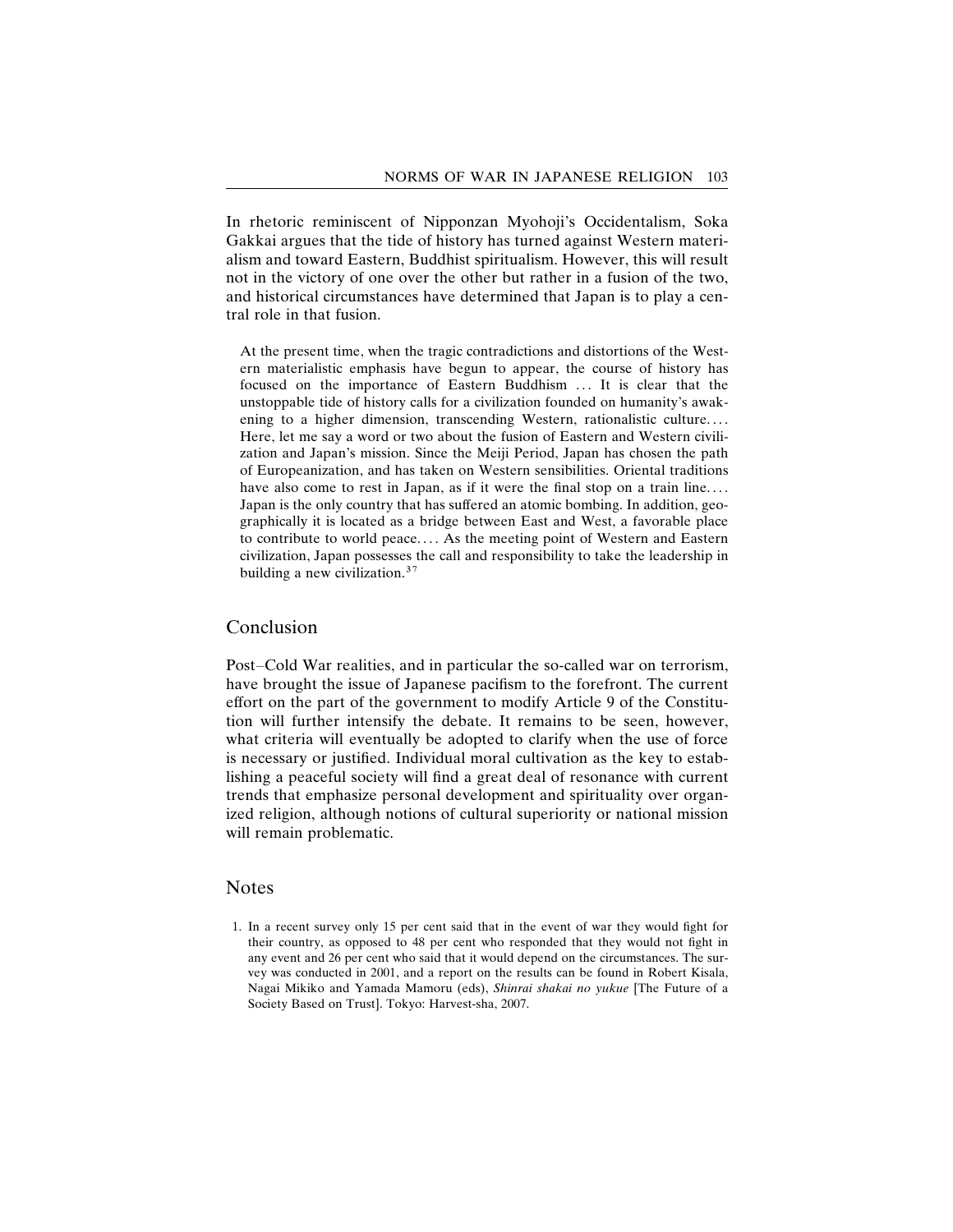- 2. Robert Kisala, Prophets of Peace: Pacifism and Cultural Identity in Japan's New Religions. Honolulu: University of Hawaii Press, 1999.
- 3. For a discussion of this issue, see Robert Kisala, ''Japanese Religions'', in Nanzan Guide to Japanese Religions. Honolulu: University of Hawaii Press, 2006, pp. 3–13.
- 4. Figures regarding religious affiliation in Japan are notoriously unreliable. Almost every Japanese is nominally a member of one of the major Buddhist sects. Additionally, the entire population are automatically counted as parishioners of the local Shinto Shrine, resulting in a total religious membership of well over 200 million, nearly double the population of the country. Ministry of Education, Shukyo Nenkan [Religions Yearbook]. Tokyo: Ministry of Education, 1996.

Membership figures for new religious groups are likewise based on the self-reporting of the groups, and wildly varying criteria for membership often lead to clearly inflated results. On the other hand, there is little dispute that several groups counted among the new religious movements can rightly claim a membership in the millions, so a total figure of 15 per cent of the population would not be unreasonable. In terms of people who identify themselves as belonging to a particular religion, total religious membership has remained at about 30 per cent throughout the postwar period, as measured in several independent social surveys – see, for example, Nihonjin no kokuminsei chosa Tokei Suri Kenkyujo Kokuminsei Chosa Iinkai (ed.), Nihonjin no kokuminsei [National Characteristics of the Japanese]. Tokyo: Idemitsu Shoten, 1991; and Nihonjin no shukyo ishiki chosa NHK Yoron Chosabu (ed.), Nihonjin no shukyo ishiki [Religious Awareness of the Japanese]. Tokyo: Nippon Hoso Shuppan Kyokai, 1984. Ishii Kenji provides a useful summary of postwar survey results: Ishii Kenji, Gendai nihonjin no shukyo ishiki [Religious Awareness in Contemporary Japan]. Tokyo: Shin'yosha, 1997.

- 5. In reference to the Daijo Taishu Jizo Jurinkyo, quoted in Nakamura Hajime, Shukyo to shakai rinri [Religion and Social Ethics]. Tokyo: Iwanami Shoten, 1959, p. 351.
- 6. Ibid., pp. 388–389.
- 7. Ibid., pp. 384–386.
- 8. Nitobe Inazo, Bushido: The Soul of Japan. Tokyo: Charles E. Tuttle Company, 1969.
- 9. William Farris, for example, argues against facile comparisons with the emergence of feudalism in Europe, precisely because ''warriors acted more like mercenaries than vassals, repeatedly betraying their lords and switching their loyalties to the winning side''. William Wayne Farris, Heavenly Warriors: The Evolution of Japan's Military, 500–1300. Cambridge, MA: Harvard University Press, 1992, p. 312.
- 10. Herman Ooms, Tokugawa Ideology: Early Constructs, 1570–1680. Princeton, NJ: Princeton University Press, 1985.
- 11. Yasumaru Yoshio, Nihon no kindaika to minshu shiso [Japanese Modernization and Popular Thought]. Tokyo: Aoki Shoten, 1974.
- 12. Satomi Kishio, Kokutai Shisoshi [A History of the Concept of National Polity]. Tokyo: Hentensha, 1992.
- 13. Ibid., pp. 217–219, 282–291.
- 14. Nakura Tetsuzo, ''Hideyoshi no Chosen Shinryaku to Shinkoku'' [Hideyoshi's Invasion of Korea and the Land of the Gods]. Rekishi Hyoron, 314, 1976.
- 15. For a translation of the New Theses, see Bob Tadashi Wakabayashi, Anti-Foreignism and Western Learning in Early-Modern Japan: The New Theses of 1825. Cambridge, MA: Harvard University Press, 1986.
- 16. Carol Gluck, Japan's Modern Myths: Ideology in the Late Meiji Period. Princeton, NJ: Princeton University Press, 1985, pp. 120–127.
- 17. Uchimura Kanzo, Uchimura kanzo zenshu [Complete Works of Uchimura Kanzo]. Tokyo: Iwanami Shoten, vol. 3, 1981, p. 39.
- 18. Ibid., vol. 11, p. 296.